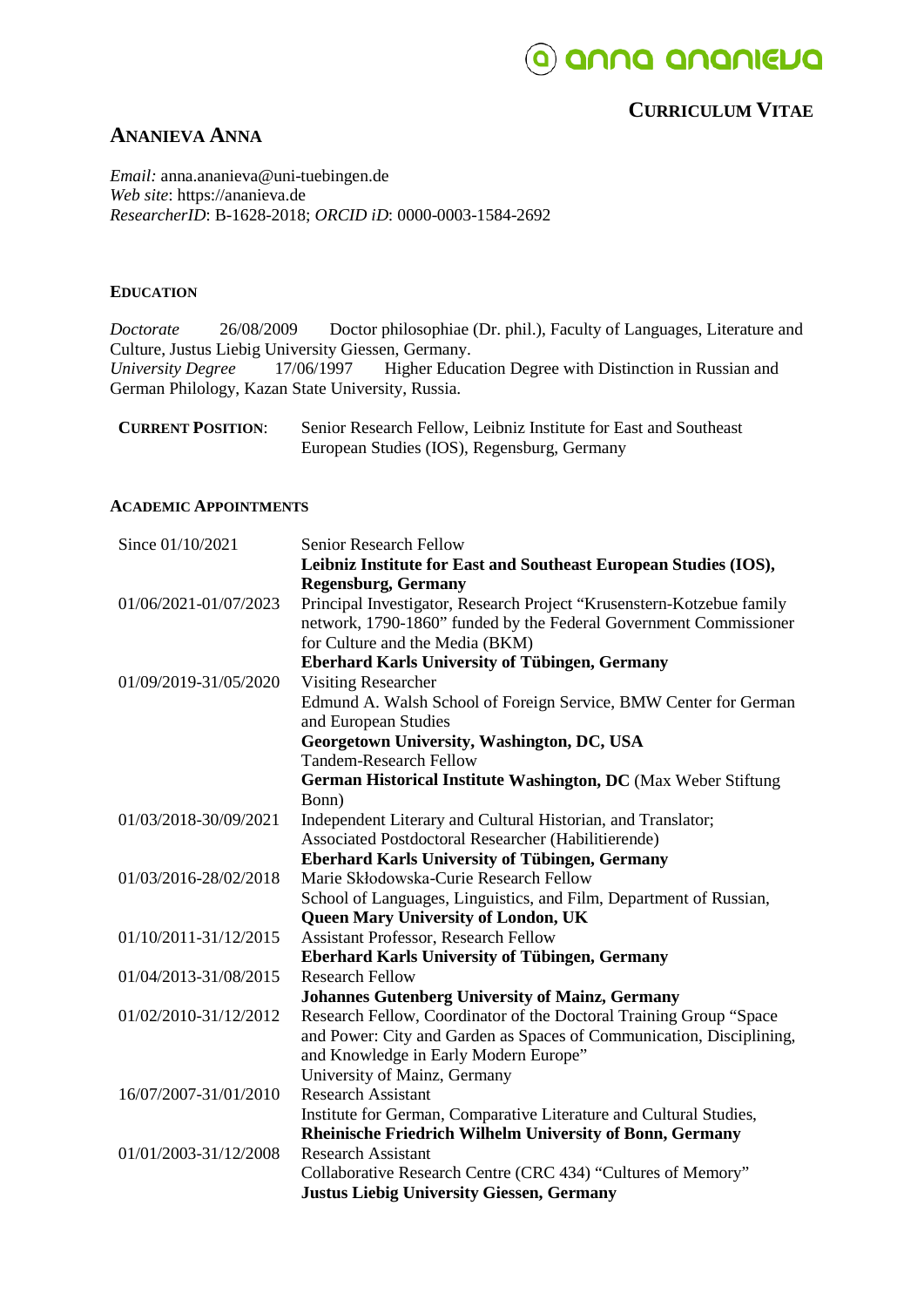## O anna ananieua

| 01/01/2002-31/12/2002 | Postgraduate Assistant                                              |
|-----------------------|---------------------------------------------------------------------|
|                       | CRC "Cultures of Memory", Giessen University, Germany               |
| 01/01/1999-30/06/2001 | Doctoral Fellow                                                     |
|                       | Institute for Modern German Literature, Giessen University, Germany |
| $01/10/-31/12/1998$   | Postgraduate Assistant                                              |
|                       | Institute for Modern German Literature, Giessen University, Germany |

#### **SCHOLARSHIPS AND FELLOWSHIPS**

| 02/2010-12/2012 | Post-Doctoral Fellowship, University of Mainz                          |
|-----------------|------------------------------------------------------------------------|
|                 | PRO Humanities and Social Sciences Programme                           |
| 01/1999-06/2001 | PhD Scholarship, Justus Liebig University Giessen, Germany             |
|                 | The Hessian Promotion Programme for the Early Carrier Scholars         |
| 01/-06/1998     | Postgraduate Scholarship, Giessen University, Germany                  |
| 10/1995-02/1996 | International Scholarship                                              |
|                 | Bilateral Partnership Programme of the Giessen University, Germany and |
|                 | the Kazan State University, Russia                                     |

#### **GRANTS AND AWARDS**

| 2021-2023 | Federal Government Commissioner for Culture and the Media (BKM), Germany                |
|-----------|-----------------------------------------------------------------------------------------|
|           | Research Grant, Principal Investigator, $\epsilon$ 80.000                               |
| 2019      | Max Weber Foundation - International Humanities, German Historical Institute            |
|           | Washington in cooperation with the BMW Center for German and European Studies at        |
|           | Georgetown University                                                                   |
|           | Binational Research Tandem Programme in Global and Trans-Regional History               |
|           | Tandem-Fellowship, $\text{\textsterling}31,800$                                         |
| 2019      | DAAD Short-Term Lectureship (declined)                                                  |
| 2016-2018 | European Union's Horizon 2020 Research and Innovation Programme                         |
|           | Marie Skłodowska-Curie Individual Fellowship                                            |
|           | (Co-applicant with Andreas Schönle, Queen Mary University of London) $\epsilon$ 195,454 |
| 2013-2015 | Federal Government Commissioner for Culture and the Media (BKM)                         |
|           | Research Grant, Principal Investigator                                                  |
|           | (Co-applicant with Klaus Gestwa and Reinhard Johler) $\epsilon$ 93,400                  |
| 2012      | University of Tübingen                                                                  |
|           | Individual Project Funding for Junior Researchers, $\epsilon$ 7,000                     |

#### **TEACHING ACTIVITIES**

| Undergraduate level: Introduction to Literary Studies, University Giessen, Germany |
|------------------------------------------------------------------------------------|
| Doctoral training: Concepts and Methods in Spatial Research; Garden and Urban      |
| History of Early Modern Europe, University of Mainz, Germany                       |
| Undergraduate and postgraduate level: Modern Russian History in European Context,  |
| Literature and Cultural History of 19th Century Europe, University of Tübingen,    |
| Germany                                                                            |
|                                                                                    |

#### **UNIVERSITY ADMINISTRATION**

- 2006 2008 Deputy Member of the PhD-Committee, Faculty of Humanities, University of Giessen, Germany
- 2005 2007 Deputy Member of the School Board, Institute for Modern German Literature, University of Giessen, Germany

#### **PROFESSIONAL SERVICE**

2019- ongoing European Commission, Research Executive Agency: evaluation of research grant proposals (MSCA).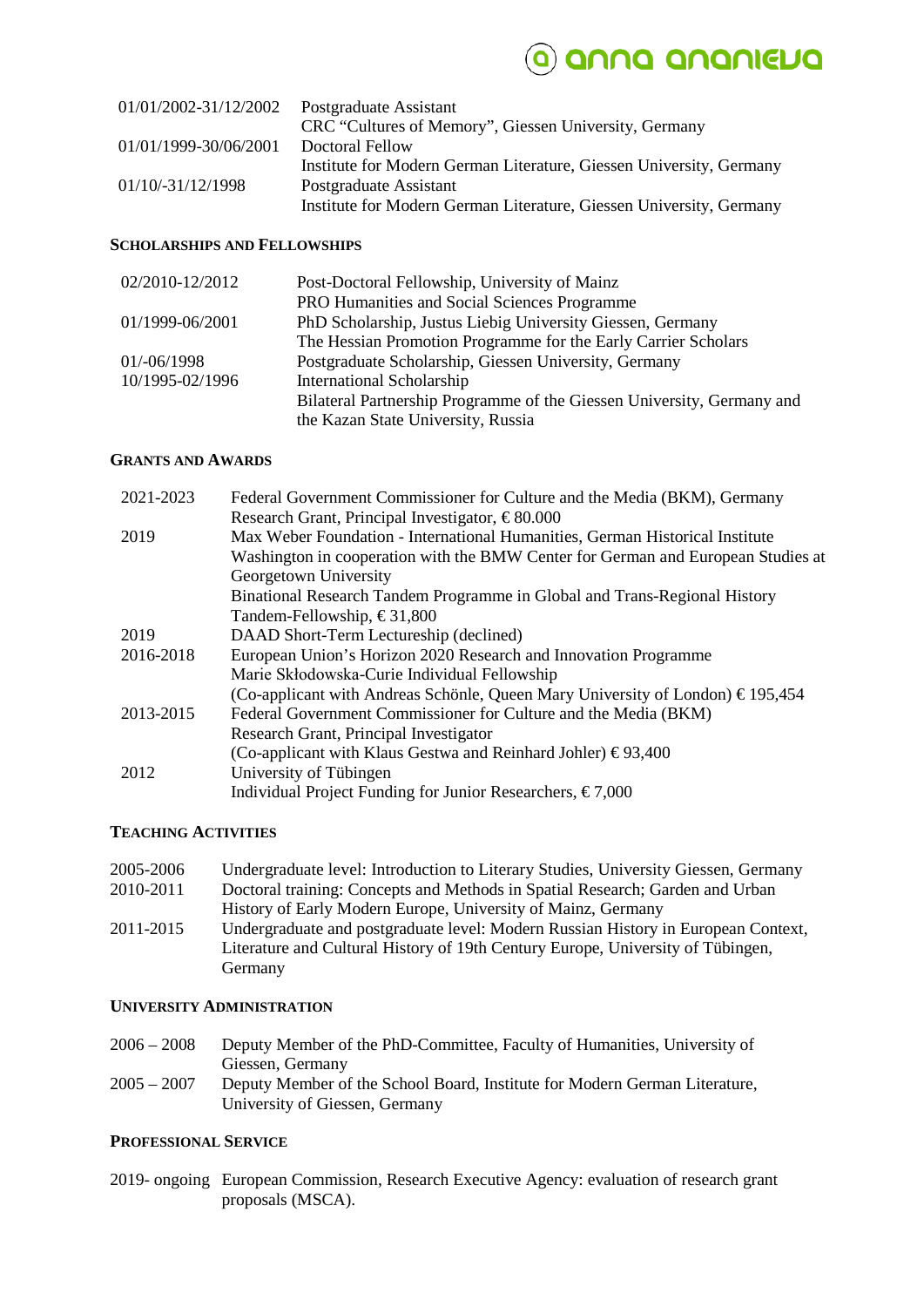### anna ananieua

#### **ORGANISATION OF ACADEMIC EVENTS (TOTAL: 14)**

- 2020 Co-convenor with Gregory Afinogenov, Workshop and Roundtable *"Right-Wing Resurgence and the Idea of Europe: Historical Scenarios, Contemporary Transformations",* Washington DC, USA (cancelled due to Coronavirus-Pandemic) 2017 Co-organiser with Andreas Schönle, International Conference *"European Elites and Revolutionary Change: 1789 – 1848 – 1917. The Aftermath"*, London, UK 2017 Convenor, Public Lecture Series *"Urban and Elegant: The Aesthetics of Living in the*
- *Modern European City"*, London, UK
- 2015 Convenor, International Workshop *"Circulation of News and Goods: Media and Practices of the Elegant World in the long 19th Century"*, Tübingen, Germany 2013 Co- Convenor, International Conference *"Garden Culture in Russia",* Hannover,
	- Germany

#### **ORGANISATION OF EXHIBITIONS (TOTAL: 6)**

2015 Curator, *"Circulation of News and Goods in the long 19th Century"*, University Library Tübingen, Germany 2006 Guest curator, "*The Souvenir – Memory in Things from the Relic to the Token",* The Frankfurt Museum for Applied Art, Germany

#### **MEMBERSHIP OF SCIENTIFIC SOCIETIES**

| 2018 | Member, German Comparative Literature Society (DGAVL)                         |
|------|-------------------------------------------------------------------------------|
| 2016 | Associated Member, Cambridge New Habsburg Studies Network                     |
| 2016 | Member, Study Group on Eighteenth-Century Russia, UK                          |
| 2011 | Member, German Association for Slavic Studies (Deutscher Slavistenverband)    |
| 2011 | Member, Vormärz Studies Association (Forum Vormärz Forschung e.V.), Bielefeld |
| 2010 | Member, Pückler Society - Garden History & Landscape Heritage Association     |
|      | (Verein für die Erhaltung und Erforschung historischer Gärten e.V.), Berlin   |

#### **LANGUAGES**

*Russian*: native *German*: near native *English*: fluent *Old Church Slavonic, Polish*: good working knowledge *Czech, Croatian, Slovenian, French*: basic working knowledge

#### **SELECTED PUBLICATIONS**

#### **A. RESEARCH MONOGRAPHS (TOTAL: 2)**

*Russisch Grün. Eine Kulturpoetik des Gartens im Russland des langen 18. Jahrhunderts.* [Russian Green. A Cultural Poetics of Garden in Russia during the long 18th Century]. Bielefeld: transcript, 2010. 438 pp.

Reviews:

- Jan Kusber, in: sehepunkte, 10 (2010), Nr. 12, URL: http://www.sehepunkte.de/2010/12/ forum/geschenktipps-zu-weihnachten-133/ [15.12.2010]
- Clemens A. Wimmer, in: Die Gartenkunst, 23. Jg., Heft 1 (2011), S. 138-139
- Alfred R. Benesch, in: Historische Gärten. Mitteilungen der Österreichischen Gesellschaft für Historische Gärten, 17. Jg., Heft 1 (2011), S. 46
- Boris M. Sokolov, in: www.gardenhistory.ru [28.12.2012]
- Ekaterina A. Dmitrieva, in: Voprosy literatury, 4 (2015), S. 394-397
- Andrej Lazarev, in: Ab Imperio, 3 (2015), S. 352-357, DOI: 10.1353/imp.2015.0071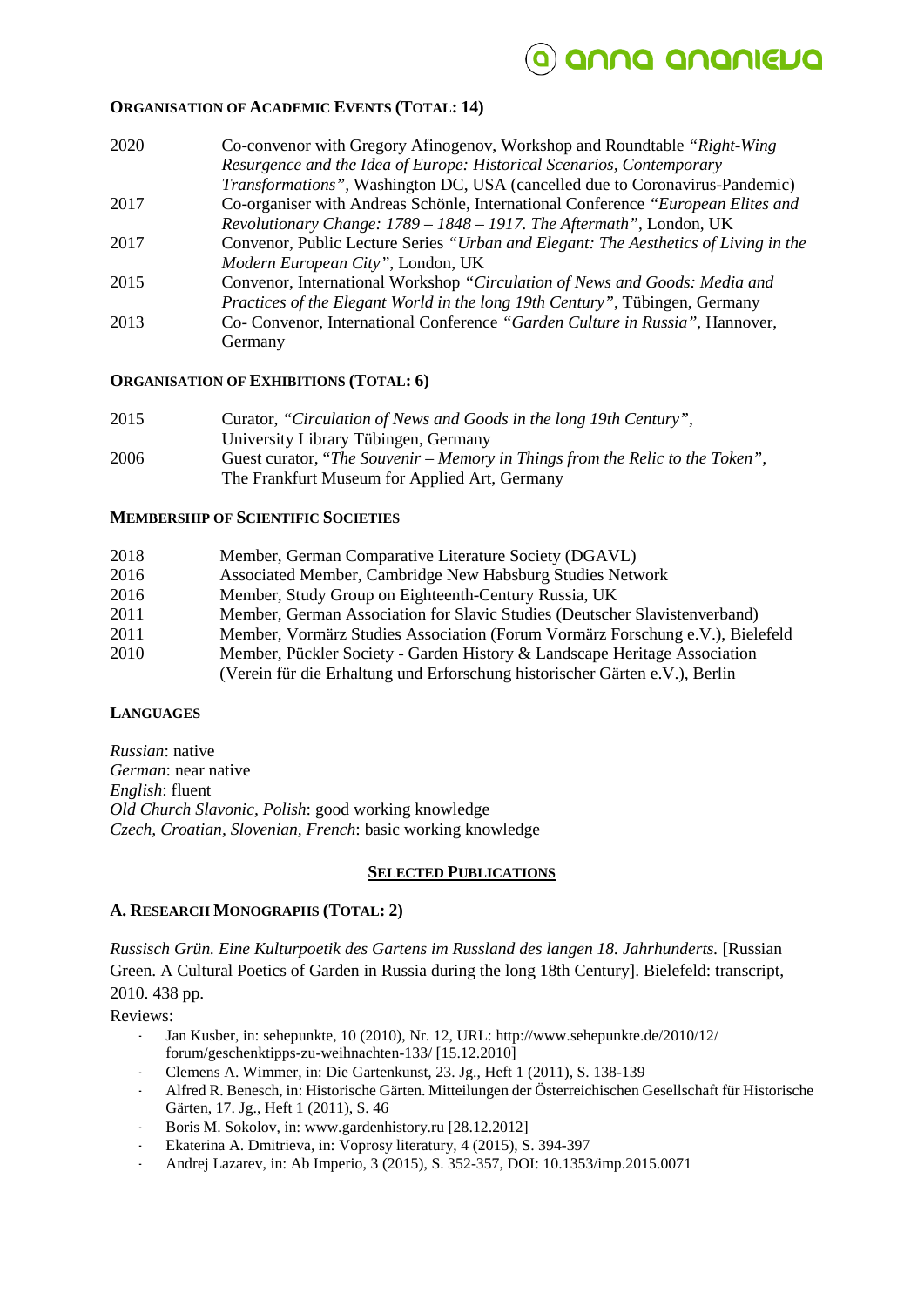## Q anna ananieua

*Auf der Schwelle zur Moderne: Szenarien von Unterhaltung in Deutschland zwischen 1780 und 1840. Vier Fallstudien.* [At Modernity's Doorstep: Scenarios of Entertainment in Germany between 1780 and 1840. Four Case Studies]. Co-authored monograph with Dorothea Böck, Hedwig Pompe. 2 Vols. Bielefeld: Aisthesis, 2015. 1106 pp.

Reviews:

- Jelko Peters, Die leichte Seite der Aufklärung, in: literaturkritik.de, Nr. 12, Dezember 2015, URL: http://www.literaturkritik.de/public/rezension.php?rez\_id=21349 [19.11.2015]
- Patricia Czezior, in: Jahrbuch Forum Vormärz Forschung (FVF), 22 (2016)
- Ute Schneider, in: Zeitschrift für Germanistik, Neue Folge XXVII (2017), H. 2, S. 405-407, DOI: https://doi.org/10.3726/92157\_388
- Holger Böning, in: Jahrbuch für Kommunikationsgeschichte 19 (2017), S. 181-182

### **B. EDITED VOLUMES (TOTAL: 7)**

Amalie Berg, *Erzählungen und Briefe. 1801 – 1818.* (= Die Anderen Klassiker). Hannover: Wehrhahn, 2021. – Editor.

*Osteuropa.* Vol. 63.1 (2013). - Co-editor of the special issue "Myth and Memory. Russia and the year 1812".

*Die Gartenkunst.* Vol. 25.1 (2013). - Guest editor of the special issue "Garden Culture in Russia".

### **C. PEER-REVIEWED ARTICLES AND BOOK CHAPTERS (TOTAL: 67)**

- 1. Russisches Feuilleton [Russian Literature and Feuilleton], in: *Handbuch Feuilleton*. Hg. v. Marc Reichwein, Hildegard Kernmayer, Michael Pilz, Erhard Schütz. Stuttgart: Metzler (forthcoming). 10 pp.
- 2. Virtuose Korrespondenzen: Der "frühe" Ambros und seine Anfänge als Kulturfeuilletonist [Virtuoso Correspondences. The "Early" Ambros and His Beginnings as a Cultural Columnist] (with Rolf Haaser), in: Markéta Štědronská (Hg.): *August Wilhelm Ambros – Wege seiner Musikästhetik, -kritik und –historiographie.* (Wiener Veröffentlichungen zur Musikwissenschaft; 53). Wien: Hollitzer Verlag, 2021. 13-36.
- 3. Zu Rilkes erstem Geburtstag in Muzot. Ein unbekannter Brief an Wilhelm Fließ [On Rilke's First Birthday in Muzot. An Unknown Letter to Wilhelm Fließ] (with Rolf Haaser), in: *Blätter der Rilke-Gesellschaft* 35 (2020). 204-212.
- 4. Louis Henri de Nicolay, Monrepos et la poésie des jardins [Louis Henri de Nicolay, Monrepos and the Garden Literature], in: Rodolphe Baudin, Alexandra Veselova (Eds.), *Louis Henri de Nicolay, un intellectuel strasbourgeois dans la Russie des Lumières.* Strasbourg, Presses Universitaires de Strasbourg, 2020. 165-191.
- 5. Intelligence, Diplomacy, Entertainment: Catherine II's Son Tours Europe Incognito, *Journal of Modern Russian History and Historiography* 12 (2019). 149-168. DOI:10.1163/22102388- 01201005
- 6. Элегантность как аргумент. Риторические и эстетические составляющие одного понятия в полемике А.С. Шишкова и Н.М. Карамзина [Arguing about Elegance. Rhetorical rules and aesthetic models in regards to a certain term in the polemics between Alexander Shishkov and Nikolaj Karamzin], *Карамзин — писатель: к 250-летию со дня рождения.* Отв. ред. Н.Д. Кочеткова, А.Ю. Веселова, Р. Бодэн. Спб.: Пушкинский дом. 2018. 242-258.
- 7. Что-нибудь от безделья на досуге": публицистика и вопрос о свободном времени в дворянской среде второй половины XVIII – начала XIX вв. ["Something Against Laziness during the Free Time": Discussions on Leisure Culture of Russian Nobility in the Journals of the late 18th - early 19th Century] (with Aleksandra Veselova). *Die Welt der Slaven. Internationale Halbjahresschrift für Slavistik*. Vol. 63.1 (2018). 88-109.
- 8. Coping with Floods: The Imaginary Community of the "Elegant World" and the Hungarian Flood Disaster of 1838 (with Rolf Haaser), in: *Dynamics of Social Change and Perceptions of Threat*.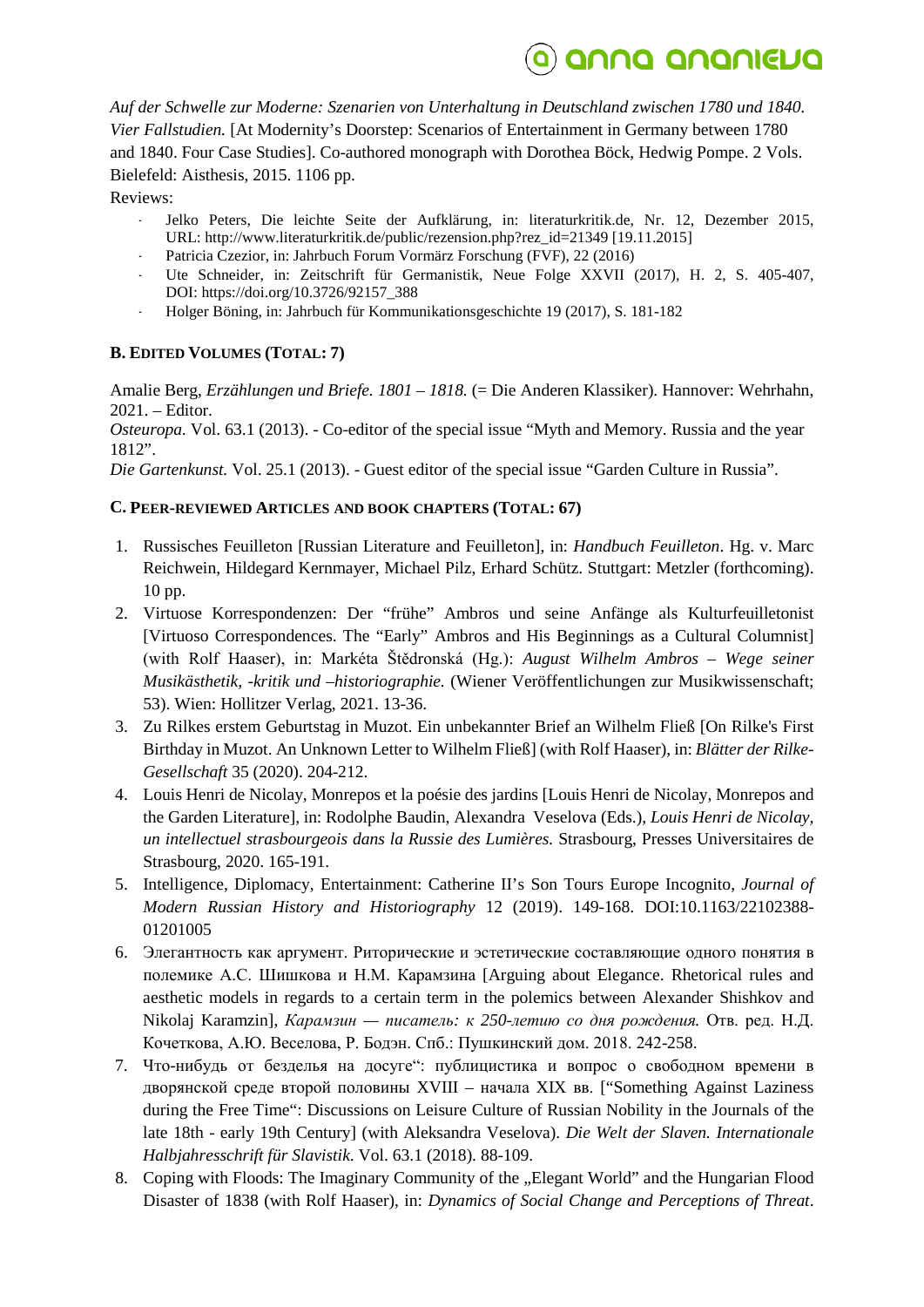## <u>a) anna ananieua</u>

Ed. by Ewald Frie, Thomas Kohl, Mischa Meier. (= Bedrohte Ordnungen; 12). Tübingen: Mohr Siebeck. 167-181. DOI: https://doi.org/9783161566905

- 9. Wasserströme und Textfluten. Die Überschwemmungskatastrophen 1824 in St. Petersburg und 1838 in Ofen und Pesth als Medienereignisse in der deutschsprachigen Prager Presse [Water Currents and Text Tides. The Flood Disasters of St. Petersburg in 1824 and of Buda and Pest in 1838 as Media Events in the German- language Prague Press] (with Rolf Haaser). *Jahrbücher für Geschichte Osteuropas.* Vol. 62.2 (2014). 180-214.
- 10. Elegante Unterhaltung: Die Leipziger "Zeitung für die elegante Welt" und ihre deutschsprachigen Nachfolger in Prag und Ofen-Pest [Elegant Entertainment: "The Gazette for the Elegant World" from Leipzig and its German-language Successors in Prague and Ofen-Pest] (with Rolf Haaser). *Literarische Öffentlichkeit im mittleren 19. Jahrhundert. Vergessene Konstellationen literarischer Kommunikation zwischen 1840 und 1885.* Ed. by Katja Mellmann, Jesko Reiling. (= Studien und Texte zur Sozialgeschichte der Literatur; 142). Berlin: De Gruyter, 2016. 35-60. DOI: https://doi.org/10.1515/9783110478778-002
- *11.* Des monuments publics dediés à la nation: traces russes dans les parcs et jardins allemands du XIXème siècle. [Public Monuments Dedicated to the Nation: Russian Traces in German Parks and Gardens of the 19th Century]. *Jardins d'Allemagne: transferts, théories, imaginaires.* Hildegard Haberl, Anne-Marie Pailhès (Eds.). Paris: Honoré Champion, 2014. 33-47.
- 12. 1812 in Russland und Europa: Inszenierung, Mythen, Analyse [The Events of 1812 in Russia and Europe: Presentations, Myths, and Historical Analysis]. (with Klaus Gestwa). *Osteuropa.* Vol. 63.1 (2013). 3-14.
- 13. "Долгий XVIII век": Характерные черты периодизации вне календарной хронологии и применение концепта к российской истории. ["The Long 18th Century": On Characteristics of Periodisation Concept Beyond Calendar' order and its Application to the Russian History.] *Изобретение века. Проблемы и модели времени в России и Европе XIX столетия.* Отв. ред. Денис Сдвижков, Елена Вишленкова. Москва: НЛО, 2013. 319-328
- 14. Art. Garten [Article on Garden], in: *Metzlers Lexikon literarischer Symbole* [*Metzlers Dictionary of Literary Symbols*], hg. v. Günter Butzer und Joachim Jacob. 2. erweit. Auflage. Stuttgart: Metzler, 2012. 141-144.
- *15.* Сады и тексты. Обзор новых исследований о садово-парковом искусстве в России [Gardens and Texts. An Overview of Recent Research on Russian Garden History] (with Aleksandra Veselova). *Novoe literaturnoe obozrenie*. Vol. 75.5 (2005). 348-375.

#### **4. INVITED PRESENTATIONS TO INTERNATIONALLY ESTABLISHED CONFERENCES (TOTAL: 60)**

| 2021, Luxembourg | "Konversationsprosa eleganter Welt: Formationen neuständischer                |
|------------------|-------------------------------------------------------------------------------|
|                  | Vergesellschaftung in dem Erzählwerk von August und Emilie von Binzer         |
|                  | (A.T.Beer) " [Conversational Prose of the Elegant World: The Narratives of    |
|                  | the social change in the novells by August and Emilie von Binzer $(P_{s})$ .  |
|                  | A.T.Beer), International Conference "Nobility in the times of Vormärz",       |
|                  | Bibliothèque nationale du Luxembourg                                          |
| 2021, Germany/UK | "On the imagined community of the 'elegant World' and its media",             |
|                  | International Conference "Literature, the Arts, and the Transformation of the |
|                  | Public Sphere, 1715-1815", University of Bonn and University of St Andrews    |
| $2021$ , online  | "Shaping imagined audiences through cultural consumption: On the              |
|                  | competition of local models for transregional media praxis developed in       |
|                  | Stuttgart, Leipzig, and Weimar", 9th ESPRit-Conference "Periodical Formats    |
|                  | in the Market: Economies of Space and Time, Competition and Transfer",        |
|                  | European Society for Periodical Research (ESPRit)                             |
| 2019, Estonia    | "Исповеди сентиментального путешественника: Автобиографическая                |
|                  | проза Августа Коцебу и ее жанровые особенности на фоне нарративов             |
|                  | Ж.Ж.Руссо и Н.М.Карамзина" [Confessions of a sentimental traveler:            |